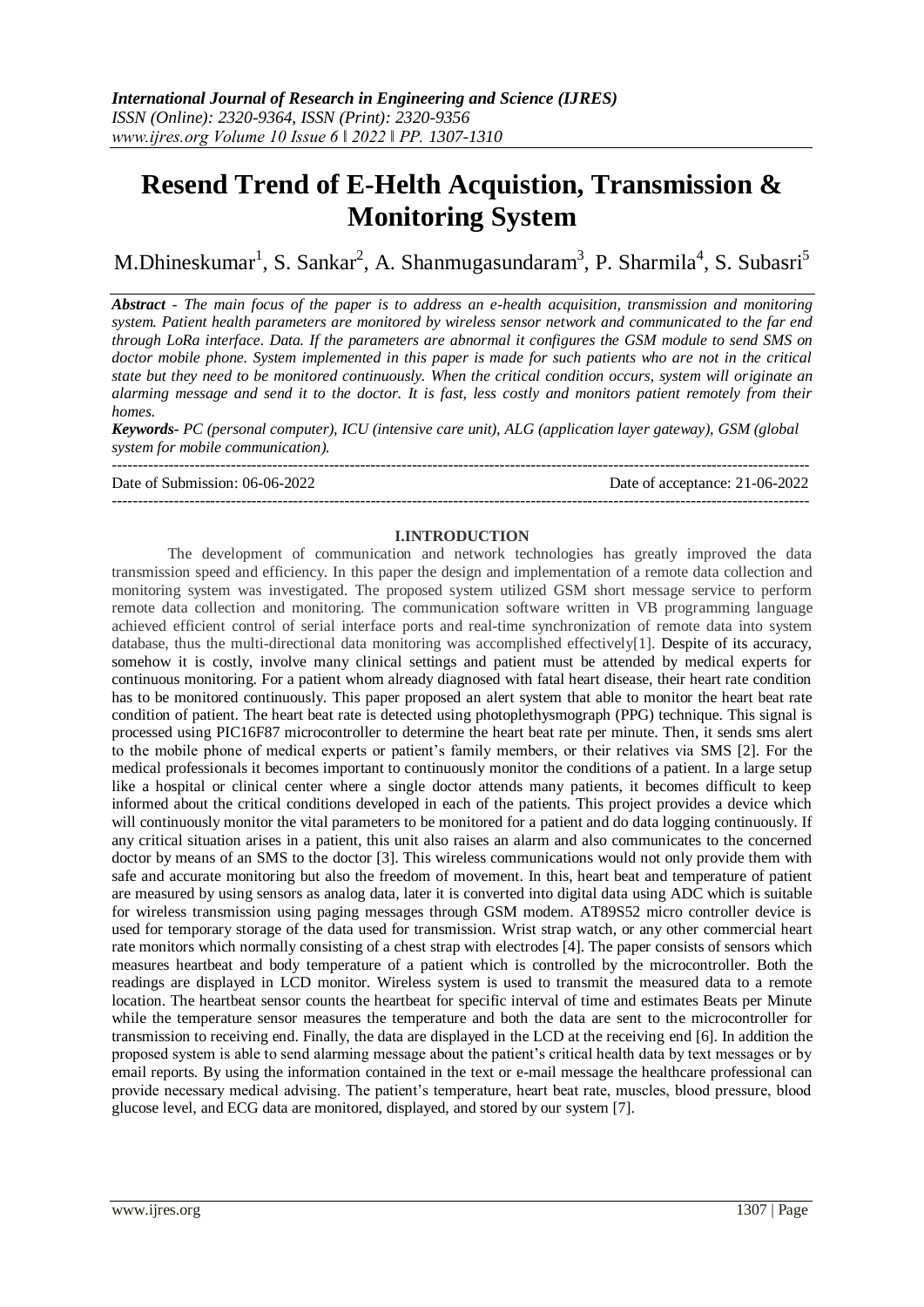# **II. MOTIVATION**

## A. Patient monitoring system

It is the system in which different body parameters of patient are monitored and observed. An existing example of such system is an ICU (intensive care unit), where sensors are attached to the patient body. The results are displayed on respective patient monitoring screen and are observed by the doctors. In under developed countries the health issues are of serious concerns. The number of people suffering from different diseases is quite high. The main cause is high population, pollution and less health care facilities. Some serious diseases require regular monitoring. Otherwise these can be fatal. The following are some diseases in which patient should be monitored on regular basis:

- Heart disease
- Diabetes
- Kidney diseases
- Liver disease
- Lungs disease.

System developed in this paper provides the necessary solution for our problem.

#### **III. SYSTEM COMPONENTS**

The system components are divided into two sections i.e.; transmitter and receiver. These are elaborated as under:

# Transmitter section

Transmitter section constitutes ECG electrodes, temperature sensor, Blood pressure sensor, Arduino, Zigbee transmitter and antenna. These are explained as under:

#### 1. ECG electrodes

Electrocardiography is term used for recording the electrical activity of heart over a specific period of time by using electrodes attached to human skin. Human heart gives off electrical signal current when it beats. ECG records the electrical activity generated by heart [7]. Although these signals are of very small amplitude but are sensed precisely by the ECG electrodes attached to the body of patient. ECG tells us about heart rhythm, heart rate and many more.

#### 2. Heart Rate Sensor

The other device, which is used to sense the pulse rate, is implemented. In this human heart rate is measured by a PIC microcontroller through his finger. When the heart beats, basically it pumps the blood into the body. So this creates some fluctuations in the volume of blood in artery. That blood fluctuation is measured through a sensor working on optical mechanism. Although that signal is low but it is amplified and then blood volume fluctuation is counted in term of heart rate through the tip of a finger. There is another IC that is used in the circuit, which senses heart rate that is LM324. It is basically an amplifier, which amplifies the output from the heart rate sensor. This IC consists of 4 independent operational amplifiers. And these four operational amplifiers are operated through a single power supply instead of 4-power supply for each.

#### 3. Temperature Sensor

The other sensor, which is attached with the body of the patient, is temperature sensor. That sensor senses the temperature of a patient [5]. The IC that is used to sense the temperature is LM35 as shown in Figure 3, which consist of 3 pins. 1st pin is of 2-40 volts and 2nd pin is for output voltage and 3rd pin is for ground. As the temperature of the body increases, the output voltage of IC LM35 also increases. Basically it is a diode whose voltage changes with respect to the temperature. As we connect this sensor to the body of a patient. As the temperature of the body increases, the output voltage of that IC also increases with accordance to that temperature. So in this way our sensor measures the temperature.

#### 4. Blood Pressure Sensor

Blood pressure is the one which measures the pressure of blood in the arteries. When the human heart expands and contracts it causes a change in the flow of blood in the arteries which are measured by the blood pressure sensor which can store up to 80 readings [6] with time and date.

#### 5. Arduino

Kit is programmed in such a way that it interacts with the patient's wireless sensors and get values from them. These are then sent to the receiver through LoRa transmitter.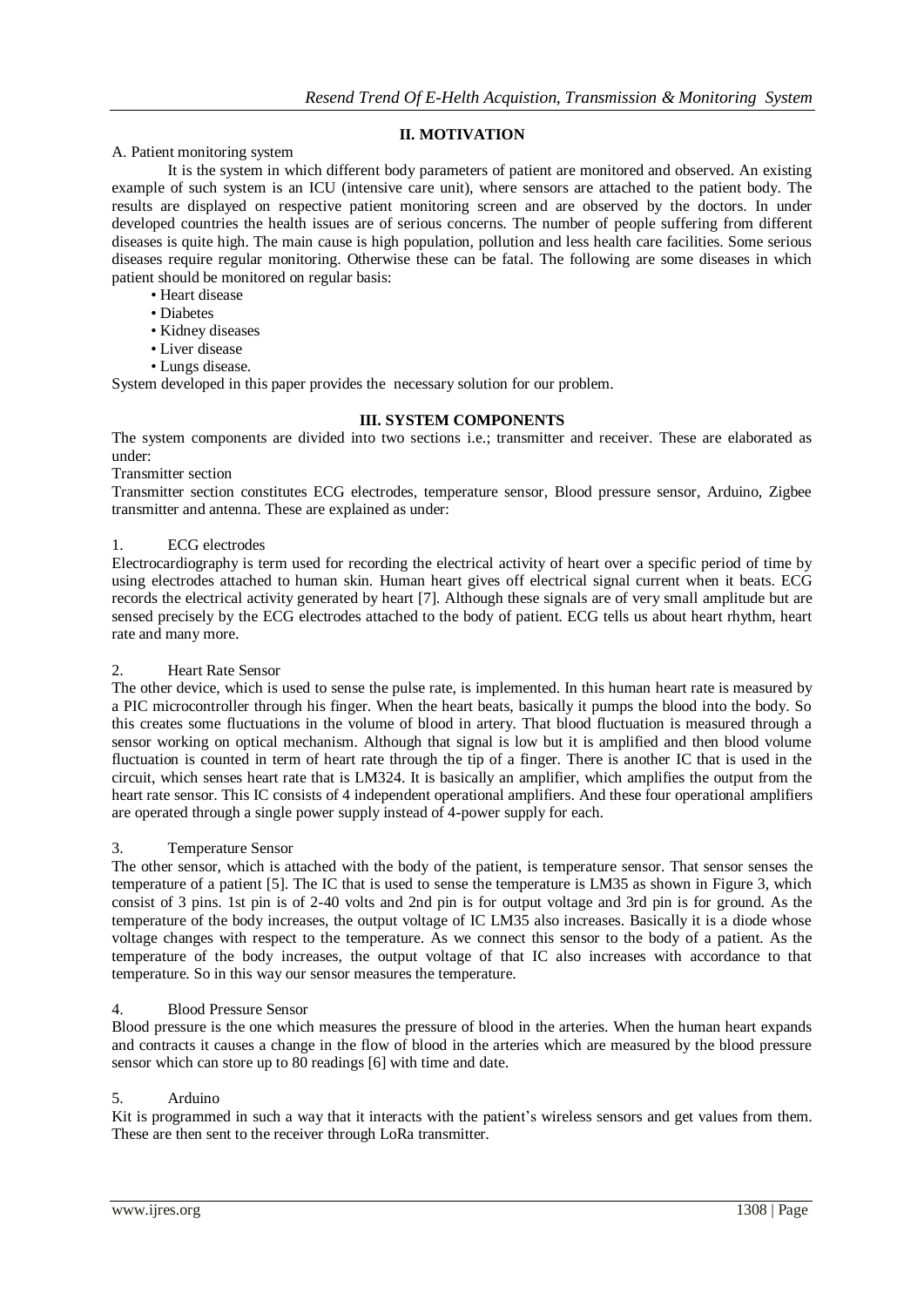# 6. LCD display

The LCD display is used to monitor the sensor readings live at the remote location of the patient.

## 7. LoRa transmitter

LoRa (Long Range) is a wireless technology that offers long-range, low power, and secure data transmission for M2M (Machine to Machine) and IoT applications. LoRa is a spread spectrum modulation technology that is derived from chirp spread spectrum (CSS) technology.

## 8. LoRa receiver

LoRa, essentially, is a clever way to get very good receiver sensitivity and low bit error rate (BER) from inexpensive chips. That means low-data rate applications can get much longer range using LoRa rather than using other comparably priced radio technologies.

## 9. GSM

GSM kit is on the receiver side and it is basically used in our system for alerting the doctor when the condition of the patient is severe. There is a slot in this kit where we can insert SIM and through which we can send our alerting message to the doctor's clinic or hospital where we are required to send it. The GSM module used in our project is SIM900. There is another device connected to this GSM and that is its antenna. This is used to enhance the signal quality to send the message. It is implanted on the roof or out of the window. And it is connected to the GSM kit through a wire at the antenna slot.

#### 10. Doctor Cell phone

The doctor cell phone receives emergency message regarding patient's serious condition and acts accordingly as per requirements to provide solution of the problem. Limit 100 degree, then the patient is fine but if the value of the sensor cross that specified either the lower limit or the upper limit then will generate a warning message. That message will be transmitted to the doctor, under whose observation is the patient through GSM.

#### 11. PATIENTGUARDIANCELL PHONE

The guardian cell phone receives emergency message regarding patient's serious condition and acts accordingly as per requirements to provide solution of the problem. limit 100 degree, then the patient is fine but if the value of the sensor cross that specified either the lower limit or the upper limit then will generate a warning message. That message will be transmitted to the guardian, under whose observation is the patient through GSM.

#### 12. AMBULANCE DRIVER CELL PHONE

The ambulance driver cell phone receives emergency message regarding patients' serious condition and acts accordingly as per requirements to provide solution of the problem. Limit 100 degree, then the patient is fine but if the value of the sensor cross that specified either the lower limit or the upper limit then will generate a warning message and call. That message will be transmitted to the ambulance driver, under whose observation is the patient through GSM.

## **IV. CONCLUSION**

E-health monitoring system of a patient is useful for those patients, which are in their initial stage of disease. In this way they are observed and medicated in less costly way in their own home instead of hiring a room in the hospital and hiring a doctor for the regular observation continuously in the hospital.

# **V. FUTURE WORK**

This scheme can be more improved if we add prescription in this project too. It means that we programmed our microcontroller in such a way that if it seems an alarming situation then neither it will alert the relatives/doctors but also prescribe the medicine that patient should take in that scenario. It will be then much more helpful for the patient and the caretaker too.

#### **REFERENCE**

- [1]. Yan H, Pan H (2009). "Remote data monitoring system design based on GSM short message service", IEEE Trans. Industrial electronics, ISIE 2009 IEEE International Symposium, pp. 364-367
- [2]. Warsuzarina Mat Jubadi, Siti Faridatul Aisya Mohd ahak", Heart beat Monitoring Alert via SMS", 978-1-4244-4683-4/09/\$25.00 ©2009 IEEE
- [3]. V.Ramya,. B. Palaniappan, Anuradha Kumari 'Embedded Patient Monitoring syatem' International Journal of Embedded Systems and Applications (IJESA) Vol.1, No.2, December 2011
- [4]. Chaya Khandelwal S. and Manish Patil M., Implementation of Patient Monitoring System Using GSM Technology, International Journal of Electronics and Communication technology, 4(1) 18-24 (2013).
- [5]. Mohammad Wajih Alam, A wireless heartbeat and Temperature Monitoring System for Remote Patients, March 2014